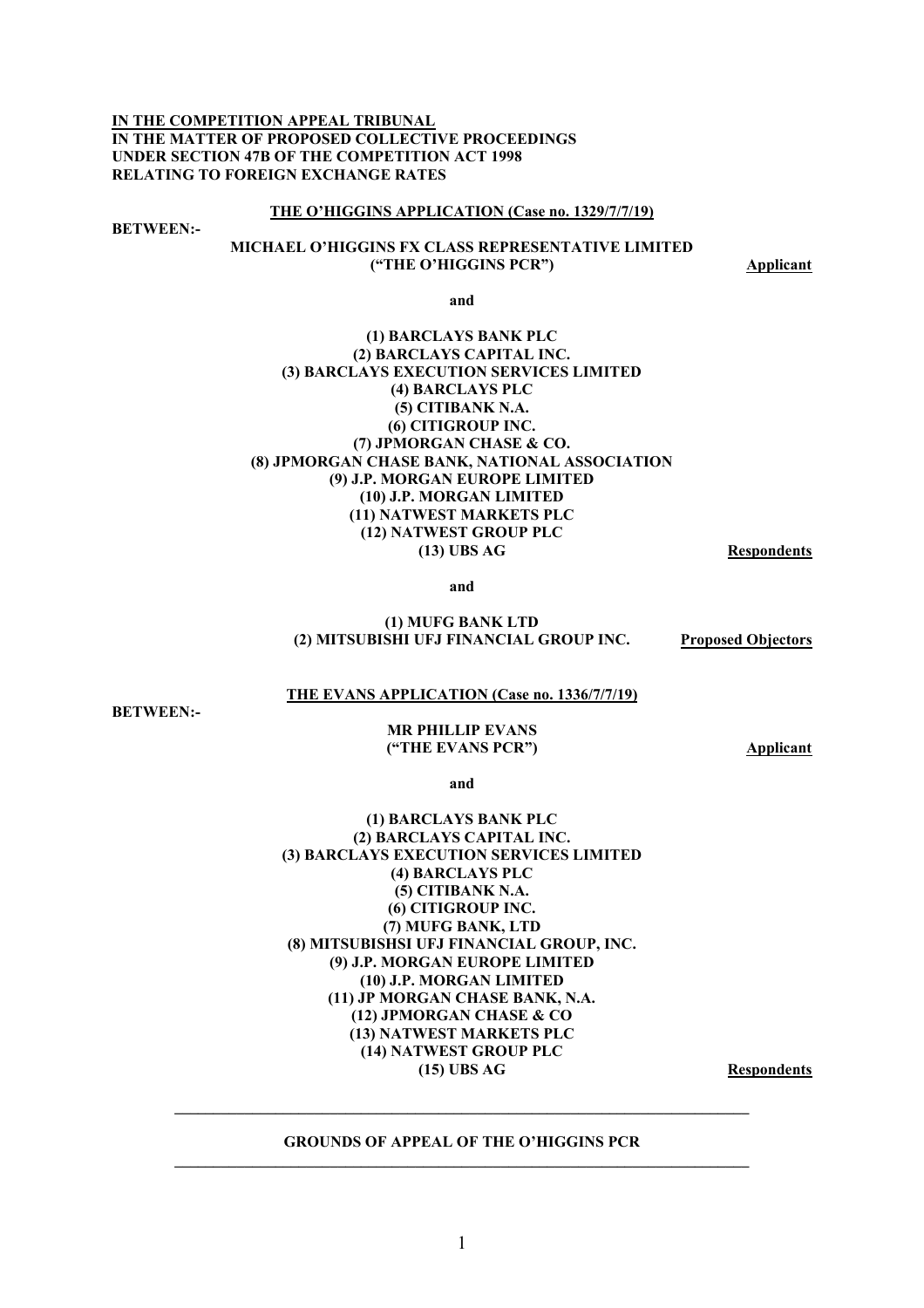- 1. The O'Higgins PCR seeks to appeal the judgment of the Tribunal in these proceedings dated 31 March 2022 ([2022] CAT 16) under s 49(1B) of the Competition Act 1998, on the footing that the denial of certification of collective proceedings on an opt-out basis amounts to a denial of damages to the class (in particular, in respect of the carriage dispute element of the case, in circumstances where the O'Higgins PCR's proposed class is wider than the Evans PCR's proposed class), and in any event pursuant to the Tribunal's letter of 11 April 2022 inviting applications for permission to appeal to be made. The O'Higgins PCR's rights in relation to the bringing of separate judicial review proceedings, should that be considered necessary, are fully reserved.
- 2. The Judgment wrongly and unjustly held that the application of the O'Higgins PCR should not be certified on an opt-out basis. In support of this contention, the O'Higgins PCR relies on the following three grounds of appeal.

# **Ground 1: The assessment of the strength of the O'Higgins PCR's case**

- 3. The Judgment erred in law and was unjust in finding that the O'Higgins PCR did not have a strong case and that this factor pointed against its certification on an opt-out basis. In particular:
	- (1) The Judgment wrongly held that the O'Higgins PCR's pleadings did not contain "*reasonable grounds for making the claim*", that its averments "*lack the specificity to enable them to be tried*" and that its application "*could be struck out*" on the basis that it failed to translate economic theory into an arguable claim (Judgment, para. 240), and that "*there is, in reality, no pleaded case on causation*" (Judgment, para.  $241(1)$ ). In fact, to the contrary:
		- (a) The application of the O'Higgins PCR was pleaded with sufficient particularity.
		- (b) In response to the Tribunal's request, the O'Higgins PCR's Statement of Case on Causation of Harm (i) alleged with specificity each of the causal links or steps that it alleged resulted in harm to the proposed class and (ii) explained why each such causal link was plausible and likely to have occurred.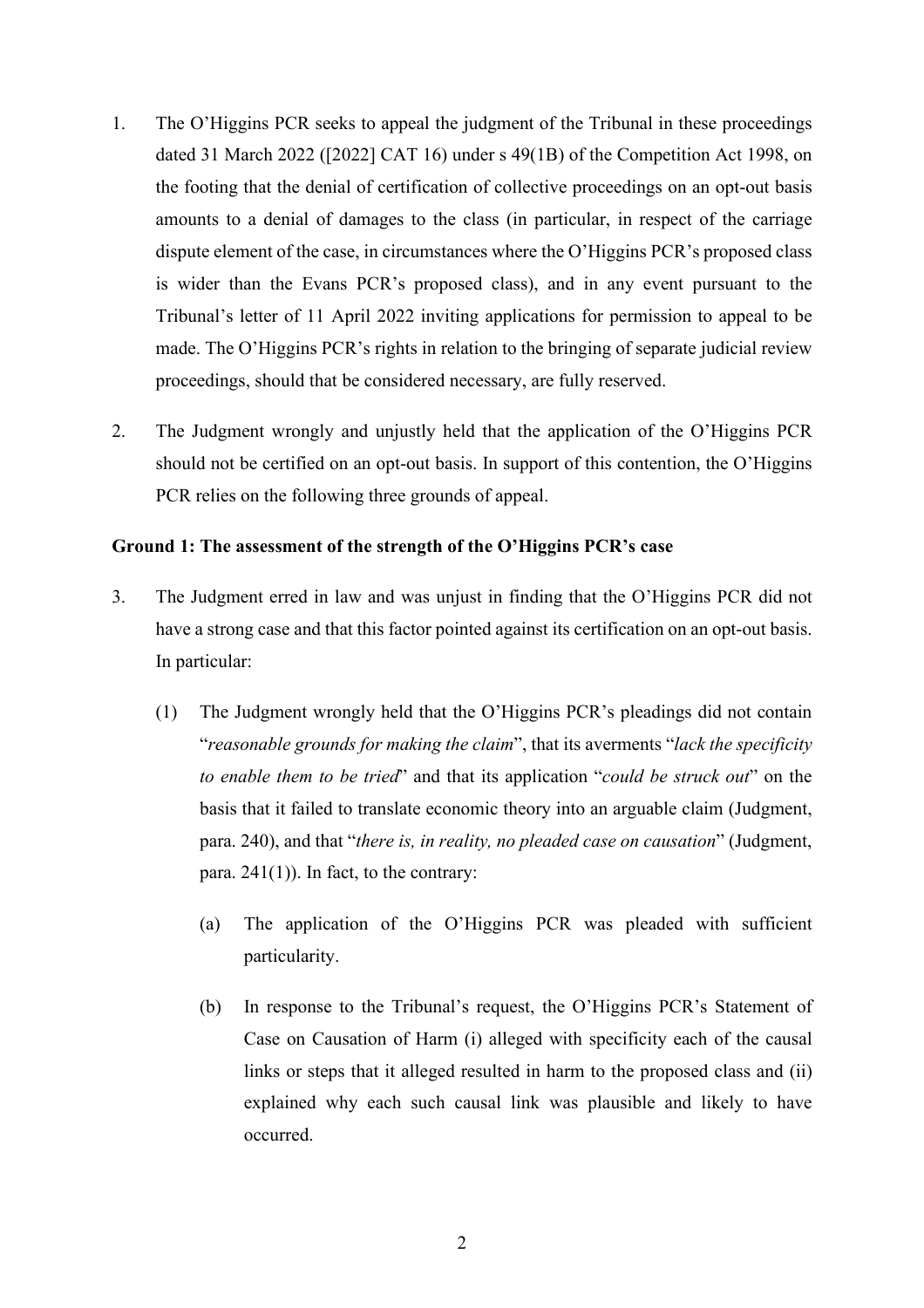- (c) The causal links so alleged were rooted in the facts of the infringement as conclusively established by the infringement decisions of the European Commission, supported by well-established economic theory and by reference to the particular features of the market in question.
- (d) The O'Higgins PCR's Statement of Case on Causation of Harm was crossreferenced to the detailed, extensive and cogent evidence that accompanied the O'Higgins PCR's application from experts of the utmost distinction in the fields of both financial economics specialising in FX market microstructures (Professor Breedon) and anti-trust economics (Professor Bernheim), each of whom attested to the likelihood of the causal steps alleged.
- (e) As the experts made clear, they intend to demonstrate that harm has been caused in the manner alleged by making use of disclosure in due course. They explained that they anticipated that they would receive all of the necessary data to operate their model from the Proposed Defendants (whereas the Evans PCR's experts will rely on third-party disclosure).
- (f) The O'Higgins PCR's case as to causation was therefore pleaded not merely at the level of economic theory, but as a matter of primary and specific averment to the effect that what sound economic theory predicts did in fact occur, and on the basis that this averment would be proved once the O'Higgins PCR obtains access to disclosure from the Proposed Defendants.
- (g) Claimants in competition law infringement cases commonly face problems of information asymmetry and it is usual for pleadings in such cases to contain significantly less detail than provided by the O'Higgins PCR's claim form in this case without facing strike-out challenges. No doubt recognising this, the Proposed Defendants did not suggest that the O'Higgins PCR's claim should be struck out.
- (h) The O'Higgins PCR has therefore established that the proposed class members are entitled to a trial, in that the claim as pleaded raises a triable issue that they have suffered some more than nominal loss from the Proposed Defendants' breach of duty (that breach of duty having been conclusively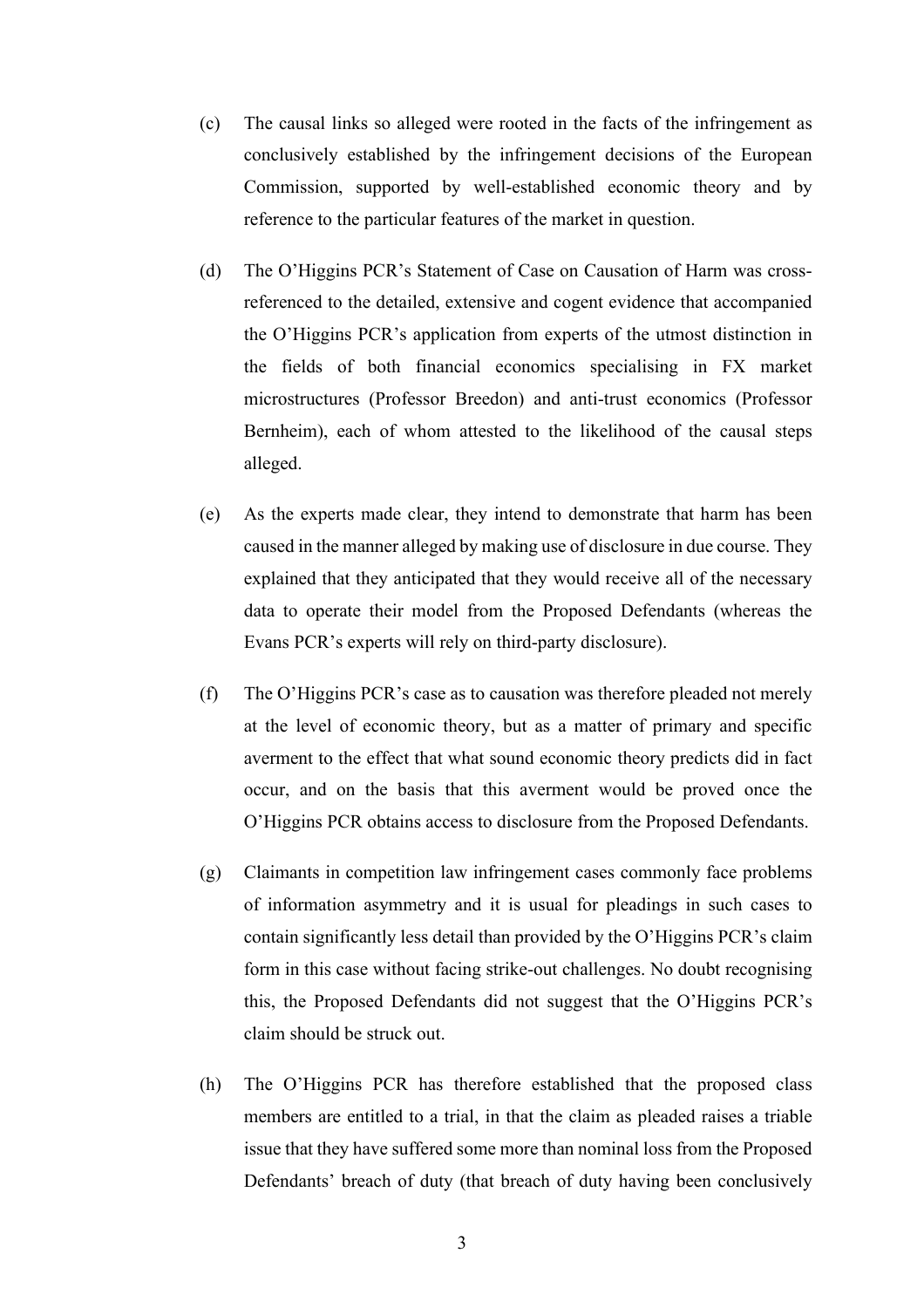established by the infringement decisions of the European Commission). The concerns expressed by the Tribunal amount to, at best, forensic difficulties, which do not deprive the proposed class members of their entitlement to a trial. In these circumstances, and as the majority of the Supreme Court made clear in *Merricks v Mastercard* [2020] UKSC 51; [2021] 3 All ER 285, justice requires that the damages suffered by the proposed class be quantified.

- (2) Had the Judgment found (as it ought to have done) that the O'Higgins PCR's application was properly particularised to the required legal standard and in accordance with the guidance given by the majority of the Supreme Court in *Merricks v Mastercard* [2020] UKSC 51; [2021] 3 All ER 285, it would (and in any event should) also have found that the case of the O'Higgins PCR was strong, in particular in light of the facts that: (a) it was a follow-on claim; (b) similar class claims including the same defendants had been settled in the United States for over \$2.3 billion; and (c) the claim was plausible and supported by cogent and detailed economic evidence. Accordingly, the Judgment ought to have found that strength of the case was a factor that, if anything, favoured opt-out certification over opt-in.
- (3) The Judgment was unjust because of a serious procedural irregularity in relation to the use made of the Tribunal's conclusions in relation to whether the O'Higgins PCR's application was liable to be struck out. In particular:
	- (a) The Judgment rightly recognised that it would not be fair to strike out the claim of the O'Higgins PCR in circumstances where the O'Higgins PCR had not had an opportunity properly to address the concerns fully articulated for the first time in the Judgment regarding the sufficiency of its pleaded case (Judgment, para. 241(2)), including by considering possible refinements to its pleadings.
	- (b) However, the Judgment then proceeded to rely upon its (erroneous) finding that the O'Higgins PCR's application was defective and liable to be struck out as a basic and important premise of: (i) its findings that the application should not be certified on an opt-out basis; and (ii) its "*extremely marginal*" (at Judgment, para. 409) and *obiter* finding that carriage would be better awarded to the Evans PCR.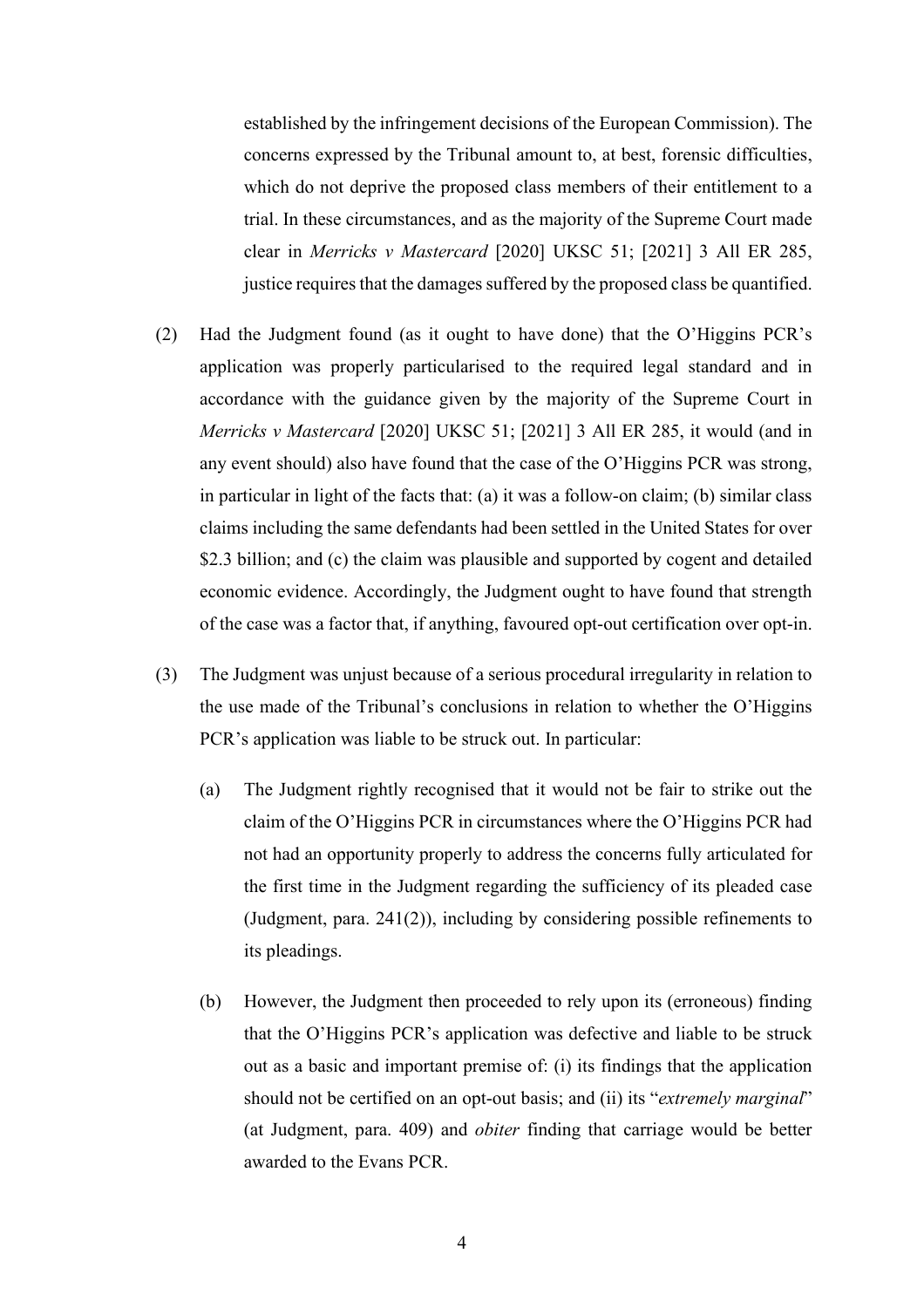(c) Accordingly, a conclusion that ought to have been, at best, provisional, because it was arrived at in circumstances that did not respect principles of natural justice, was nonetheless deployed in reaching conclusions that were, in effect, final.

# **Ground 2: The interpretation and application of the criterion of practicability**

- 4. The Judgment erred in law and was unjust in its interpretation and application of the criterion of practicability and should instead have adopted the approach taken by the minority (at Judgment, para. 415), with the result that it should have certified the O'Higgins PCR on an opt-out basis. In particular:
	- (1) The Judgment erred in treating 'buy-in' on the part of the proposed class as a material or determinative criterion, such that opt-out proceedings must be "*justified*" as being allowed to go forward in the absence of such buy-in (at Judgment, para. 96). The Judgment thereby treated the statute as providing for a presumption in favour of opt-in proceedings, when it does no such thing. The criterion of practicability simply considers whether opt-in proceedings are possible in principle, and allows the practicability of opt-in and opt-out proceedings to be assessed on a relative basis. A conclusion that some form of opt-in proceedings may be practicable does not mean that only opt-in proceedings should be certified. Where opt-in proceedings are not practicable, or would be very onerous, that factor points strongly in favour of certification on an opt-out basis.
	- (2) In any event, the Judgment erred in holding that opt-in proceedings are practicable in this case (and in any event erred in not concluding that that an opt-out claim was more practicable). In particular:
		- (a) The Judgment erred in holding that practicability was to be adjudged from the standpoint of the class members, as opposed to the actual practicability of bringing an opt-in claim (and hence by reference to a prospective PCR and its ability to bring a collective claim on such a basis) (at Judgment, para.  $122(2)$ ).
		- (b) The Judgment erred in considering whether an opt-in claim might be practicable in respect of a small number of class members with especially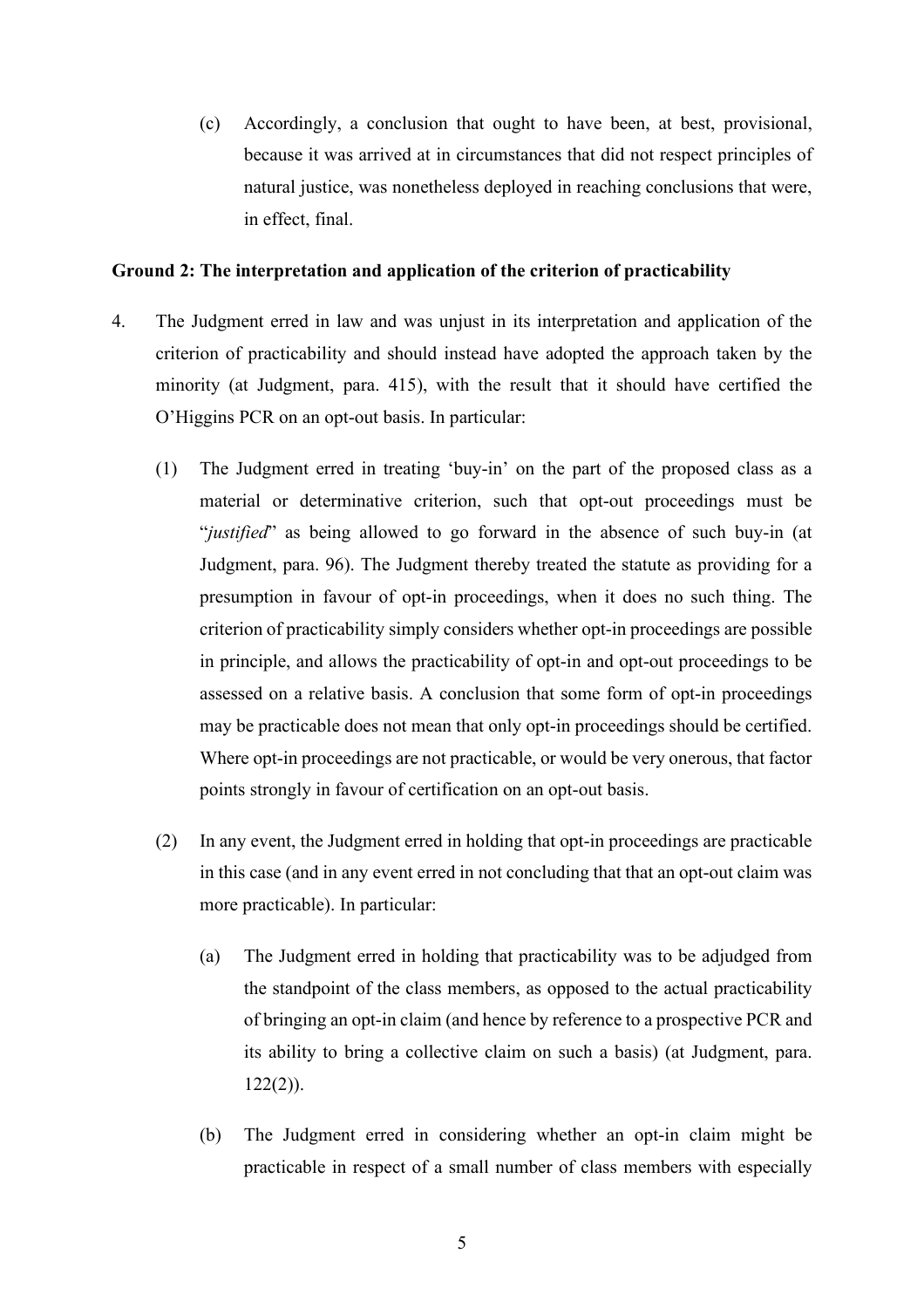large claims, rather than considering the position of all class members (at Judgment para. 381(10)).

- (c) The Judgment erred by taking a theoretical approach to the question of practicability rather than one grounded in the evidence before the Tribunal, and in particular in concluding that opt-in proceedings may be possible in theory even while accepting that it is unlikely that an opt-in CPO will, in fact, proceed (at Judgment, paras. 372(2)(ii) and 385(1)).
- (d) The Judgment had regard to the issue of whether the O'Higgins PCR was a pre-existing body as one of the factors going to what it called the Authorisation Condition rather than in relation to the practicability criterion, and treated this as an indicator against certification of opt-out collective proceedings (at Judgment, para. 370(3)). In fact, were the proposed class representative a pre-existing trade body, this might plausibly have made optin proceedings more practicable; as it is, the factor is neutral.
- (e) The Judgment had regard to the issue of funding as one of the factors going to what it called the Authorisation Condition rather than in relation to the practicability criterion, and concluded that the level of funding slightly inclined it against opt-out collective proceedings (at Judgment, para. 370(5)). In fact, as the evidence before the Tribunal showed, opt-in proceedings are significantly more expensive (because of the costs of liaising with the class members) and significantly more difficult to fund (because of the lower possible recovery for funders). The Tribunal ought to have concluded that this factor in fact pointed to opt-out proceedings being more suitable. In any event, the Tribunal erred and was unjust in reaching the apparent conclusion that the level of funding was in any way insufficient (at Judgment, para. 325), in circumstances where it had concluded in relation to the funding required that "*the O'Higgins PCR's assessment is more likely to be right*" (para. 324(4)), had had no submissions from any party to the effect that the O'Higgins PCR's funding arrangements were insufficient, had failed to raise these concerns such that further evidence and submissions could be provided concerning the sufficiency of the O'Higgins PCR's existing costs budget and/or availability of more funding as required, and had itself stated that it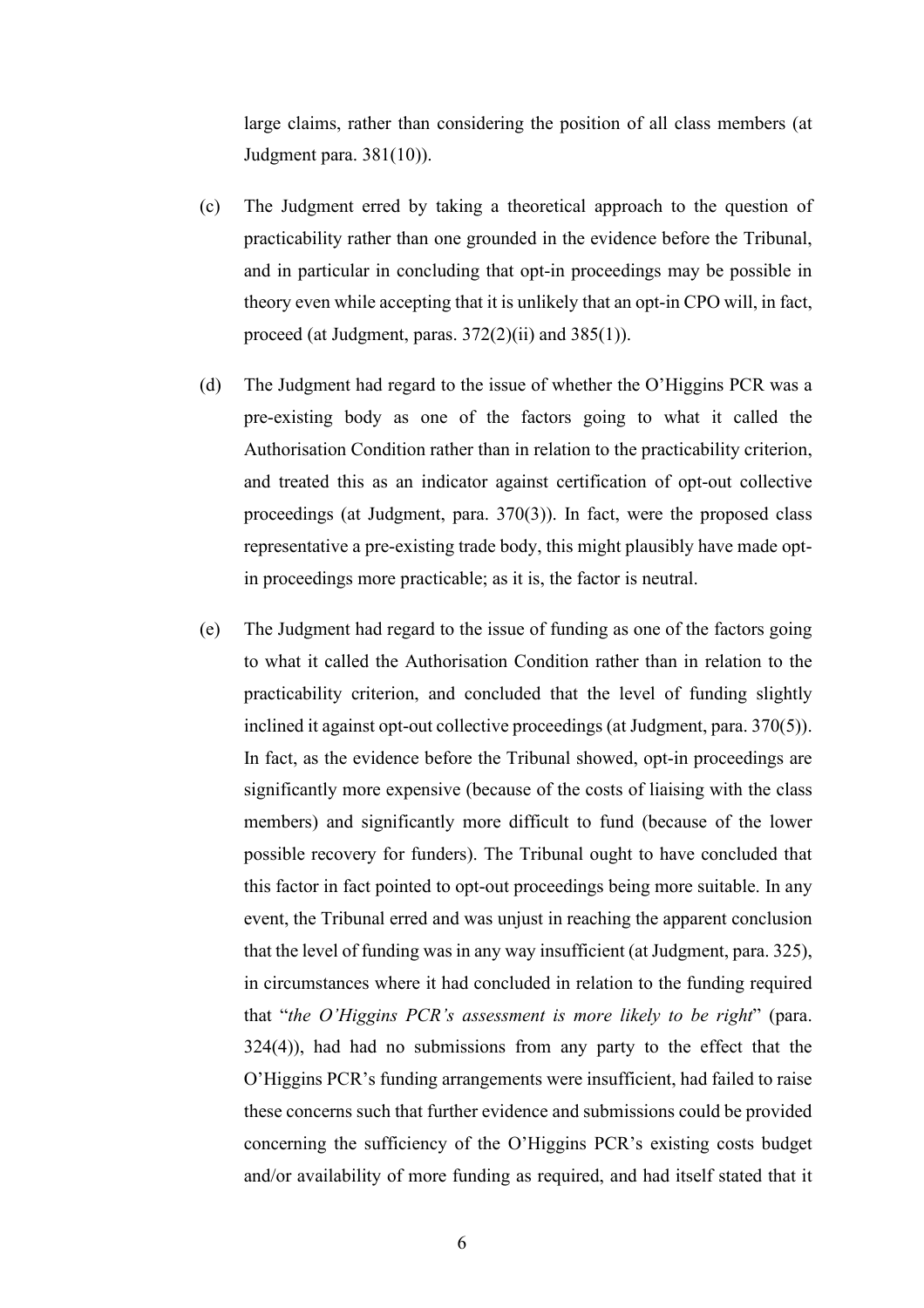assumed that further funding would be made available as required and any shortfall in the O'Higgins PCR's funding arrangements would be made good (at Judgment, para. 324(2) and (3)).

- (f) Had the Judgment properly applied the criterion of practicability, it would have been bound to find that an opt-in claim was impracticable (and in any event that an opt-out claim was more practicable), in light of the clear evidence served by both PCRs to that effect, and for the reasons given by the minority (at Judgment, paras. 435-449).
- (3) Further and in any event, the Judgment, by purporting prospectively to certify an application on an opt-in basis that was impracticable for the PCRs before it and for any realistic PCR, erred in law and amounted to a misuse of power. It was unlawful, and contrary to the purpose of the statute and to the principles of effectiveness and access to justice, to certify on a basis that had not been sought by the PCRs and would, in practice, stifle any collective claim for the class. In particular, the Judgment erred by accepting that the proceedings are in principle suitable for certification, and insisting that this ought to be on an opt-in basis, in circumstances where the Judgment also proceeded on the basis that an opt-in CPO will not, in fact, proceed (at Judgment, paras.  $372(2)(ii)$  and  $385(1)$ ).
- (4) The Judgment was unjust because of a serious procedural irregularity in respect of its assessment of the evidence pertaining to the interpretation and application of the criterion of practicability, in that it failed to have regard to material facts and matters which were before it. In particular:
	- (a) At Judgment, para. 381(9), the Tribunal stated, "*We are conscious that we have not heard directly from any members of the putative classes.*" However, the Tribunal had before it, and the O'Higgins PCR relied on, a witness statement from an individual whose company is a member of the proposed class, Damian Mitchell, in which Mr Mitchell explained why he would have participated in an opt-out claim but not an opt-in claim, and the reasons why he believed other class members to be likely to take a similar view. The Judgment failed to mention Mr Mitchell's witness evidence. The Tribunal also had before it, and the O'Higgins PCR relied on, a witness statement from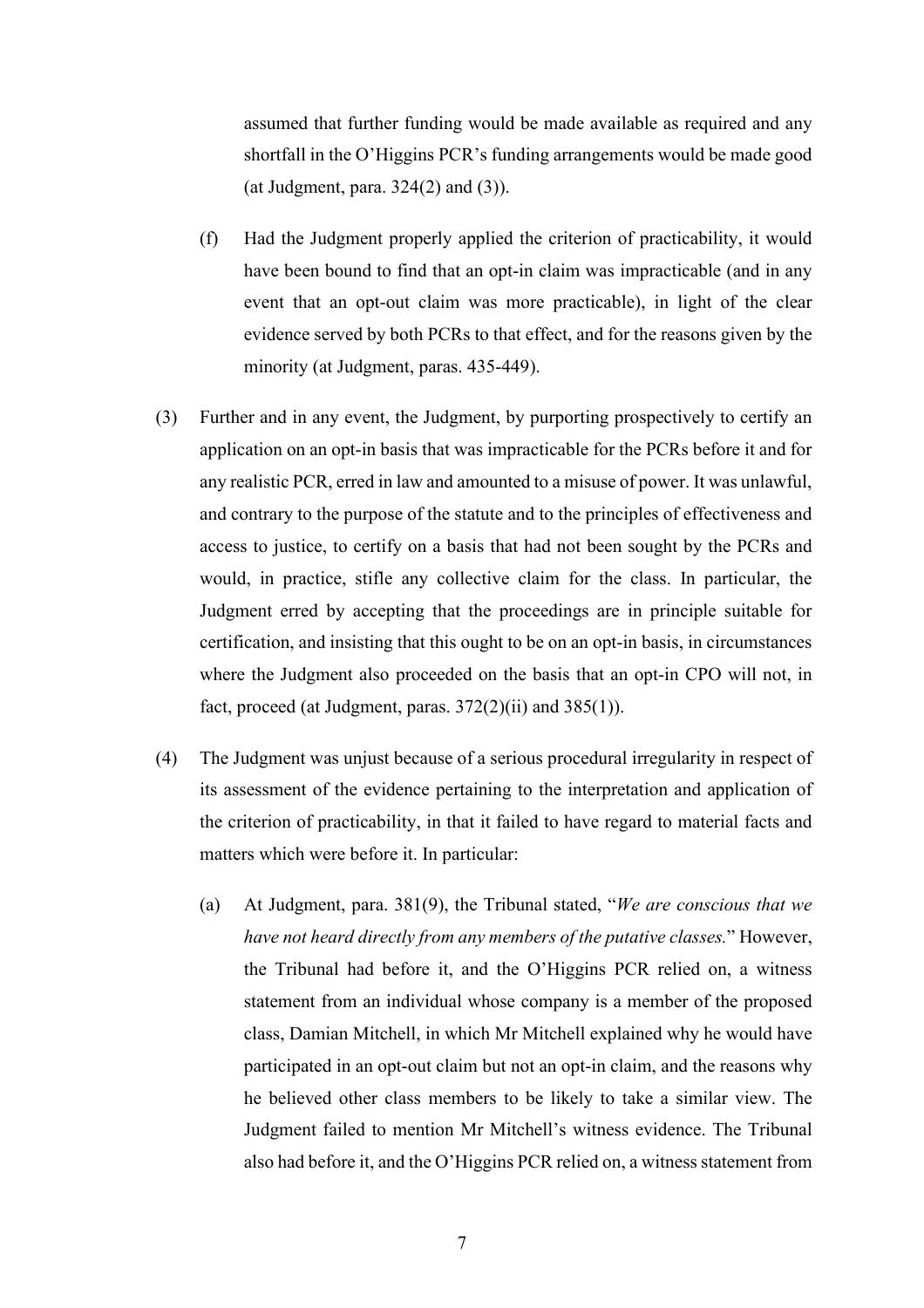Michael O'Higgins himself, in which he explained the extensive contact he has had with class members, and the views which they have expressed to him concerning their willingness to participate in opt-in proceedings. The Judgment failed to mention this evidence.

(b) The Tribunal also had before it, and the O'Higgins PCR relied on, a witness statement from Neil Purslow, explaining the views of the O'Higgins PCR's funder in respect of why it was willing to fund an opt-out claim but would likely be unwilling to fund any opt-in claim. The Judgment failed to mention Mr Purslow's witness evidence.

# **Ground 3: The** *obiter* **carriage dispute decision**

- 5. The Judgment erred in law and was unjust in its *obiter* finding that the Evans PCR was "*extremely*" marginally preferable to the O'Higgins PCR (at Judgment, para. 409). Such a finding was unreasoned and, insofar as it can be understood, irrational and/or unlawful. In particular:
	- (1) The finding was premised on the erroneous assumption that the O'Higgins PCR's application was so weak that it was liable to be struck out. Given that the premise (viz., that the O'Higgins PCR's application could be struck out) was wrong and unjust (as to which see Ground 1 above) it must follow that the decision on carriage also cannot stand.
	- (2) Further, a finding that one claim is "*better thought through*" than another claim (Judgment, para. 389(4)) is, ostensibly at least and notwithstanding the Judgment's assertion to the contrary, an assessment (albeit unreasoned) of the relative merits of the two applications. It was unlawful, inappropriate and inherently unreliable for the Tribunal to seek to assess the relative substantive merits of two competing case theories at an interlocutory stage. In particular:
		- (a) Insofar as there are differences between the O'Higgins PCR's and Evans PCR's respective theories of harm, these differences were not based upon the O'Higgins PCR and its appointed experts having overlooked matters relied upon by the Evans PCR's assessment. The differences are based instead upon a different expert assessment of the importance, or relative importance, of the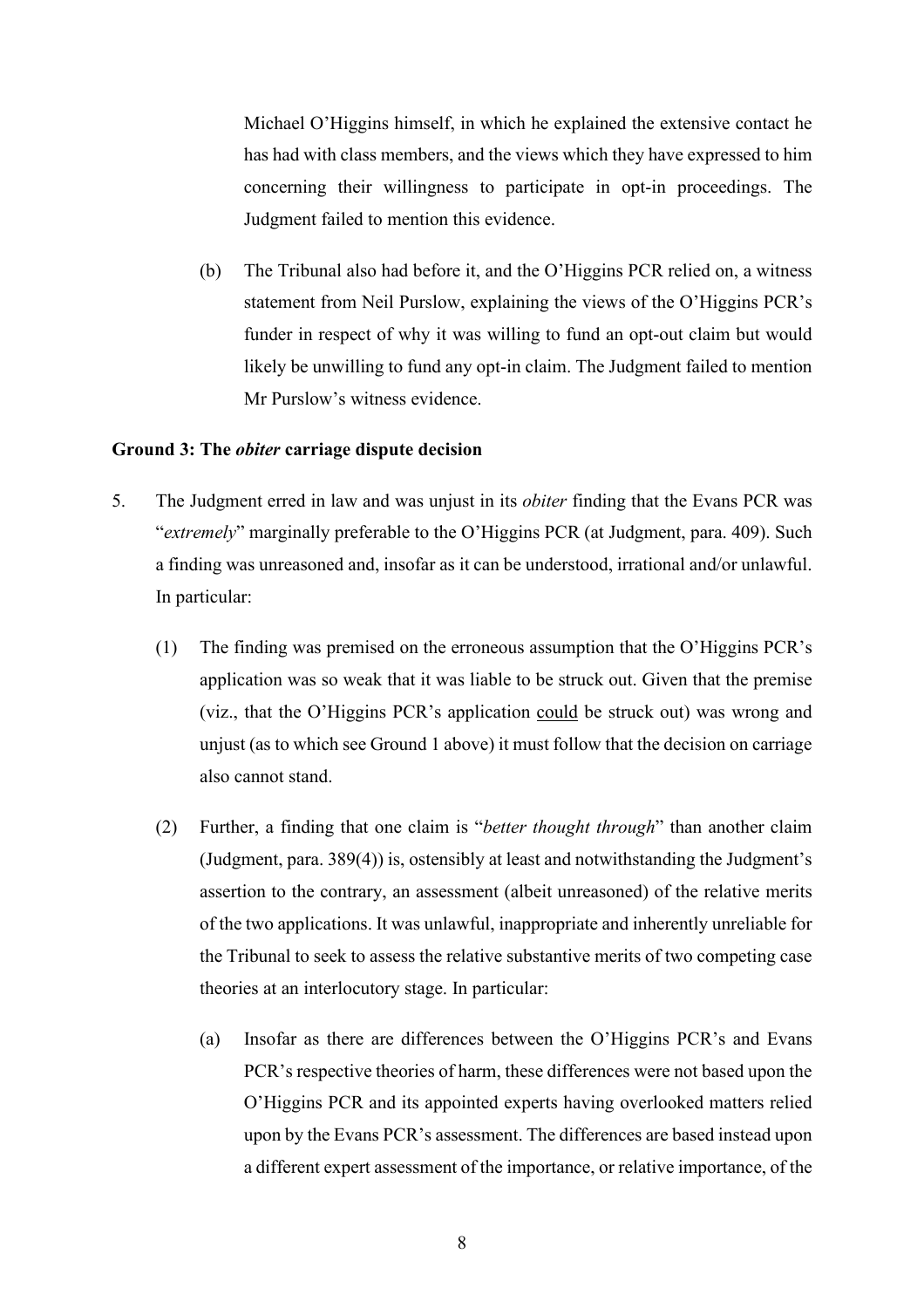matters relied upon. Such differences of expert assessment cannot in any event fairly or adequately be resolved one way or another within the inherent limitations of an interlocutory hearing (and still less without putting the relevant points – whatever they may be – to the expert witnesses in the course of that hearing).

- (b) The Tribunal had itself refused to take into account the fact that the O'Higgins PCR's application is more sophisticated than the Evans PCR's application (at Judgment, paras. 290-293), in particular in that the quantification model proposed by the O'Higgins PCR's experts:
	- (i) seeks to claim for a wider group and therefore more class members and in respect of more types of trading than the model proposed by the Evans PCR's experts by using the more accurate realised spread measure in addition to the effective spread measure, whereas the Evans PCR appears to have misapplied the legal standard of commonality and thus defined his class unduly narrowly;
	- (ii) is feasible to implement because it does not require stripping certain types of trades out of the data, which experience from the US litigation suggests will not be possible, unlike the model proposed by the Evans PCR's experts; and
	- (iii) is less dependent on acquiring access to third-party data than the model proposed by the Evans PCR's experts.

In these regards, at least, the O'Higgins PCR's application was 'better thought through', but the Tribunal stated that it would not be drawn into a relative consideration of the merits of the two claims and so would not take these factors into account.

(c) Moreover, insofar as this aspect of the Judgment is premised on the finding in para. 238(3)(i) of the Judgment that the O'Higgins PCR had, in para. 20(3) of its Statement of Case on Causation of Harm , introduced a novel allegation that reflected a point already relied upon by the Evans PCR, this finding is wrong. The O'Higgins PCR had consistently (in the evidence filed with its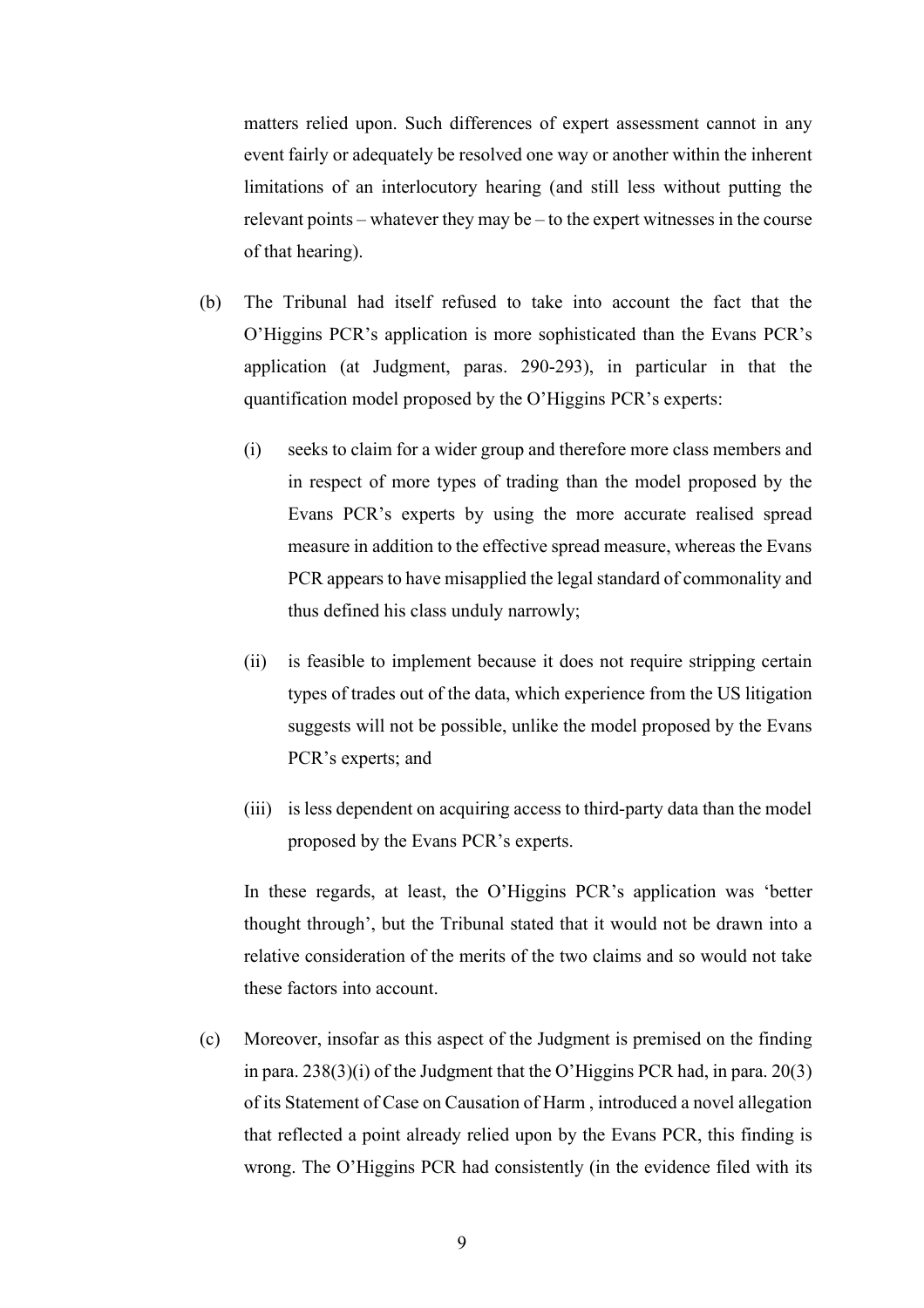original application, in its amended application and in its subsequent evidence and submissions) relied upon the traders' coordination of spreads as a *supporting* reason for why its principal theory of harm (based on raising rivals' costs owing to increased adverse selection risk) was liable to lead the Respondent colluding dealers to choose to widen their spreads (rather than narrow them) through tacit coordination in response to the non-Respondent dealers' widening of spreads. That was a distinct allegation from the approach taken by the Evans PCR's theory of harm, which saw the collusion as a direct and independent cause of harm, and which, unlike the O'Higgins PCR's case, depended on showing that the cartelist banks possessed sufficient market power to collude directly. For the avoidance of doubt, had it sought to do so, it would not have been appropriate for the Tribunal to seek to resolve this type of difference between the formulation of the two PCRs' cases (based upon differing expert views and emphasis) at an interlocutory stage of the proceedings.

- (3) Insofar as the finding that the Evans PCR's application is 'better thought through' is based upon the fact that the Evans PCR's application was brought later than the O'Higgins PCR's application (as might be inferred from the Judgment at para. 389(2)) such a finding would be inconsistent with para. 349 of the Judgment which expressly found that the timing of filing between the two PCRs was an immaterial factor. In any event, insofar as the Judgment found that the fact that the Evans PCR's application was filed over 4 months after the O'Higgins PCR's application was a factor in favour of the Evans PCR, such a finding would be irrational. The priority of filing is a matter that could reasonably only have been a factor that favoured the O'Higgins PCR's application, particularly in circumstances where the Evans PCR delayed over two months after the Commission decisions were received before filing his competing claim.
- (4) Had the Tribunal not based its decision in relation to carriage on its unreasoned and unlawful assessment of the perceived merits of the two applications, it would, based upon its assessment of the other relevant factors, have been bound to award carriage to the O'Higgins PCR. In particular: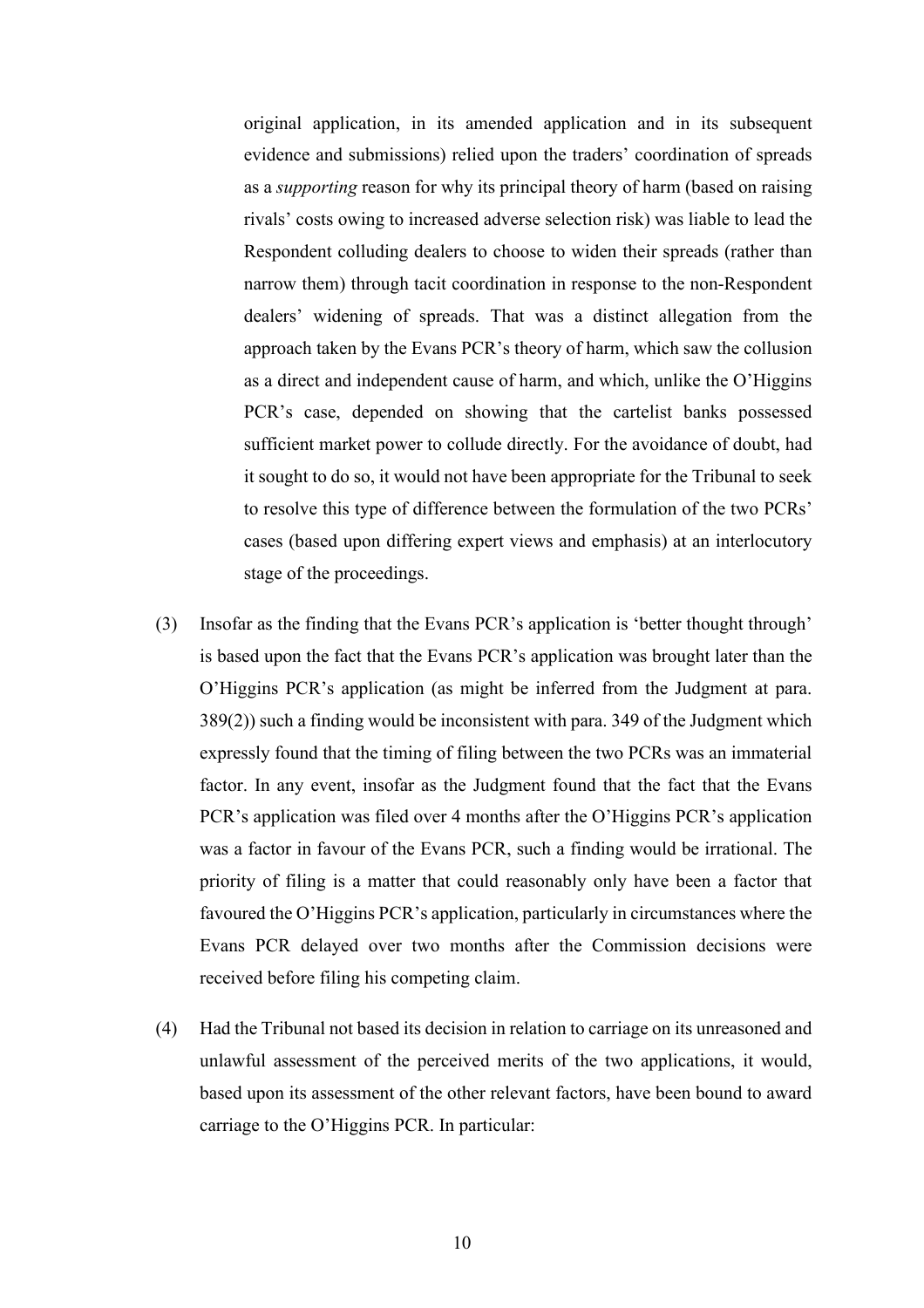- (a) All of the factors assessed in the Judgment were (i) found to be either immaterial, or it was said that there was no difference between the competing PCRs, or (ii) were in substance found to favour the O'Higgins PCR. In those circumstances the only logical conclusion was that the O'Higgins PCR was (other things being equal) the appropriate PCR.
- (b) Further, even where the factors favouring the O'Higgins PCR were found to be individually of small weight, the Tribunal should have stepped back and concluded that in the aggregate they did materially favour the O'Higgins PCR.
- (c) As to the features where the Tribunal found that the O'Higgins PCR had a superior offering:
	- (i) *Funding.* On the Tribunal's assessment, the O'Higgins PCR has £2.5m funding remaining and available more than the Evans PCR - £16,630,320 compared to Evans' £14,165,362, so 17% more. The difference is particularly significant in circumstances where the contingency fees arrangement entered into by the Evans PCR's solicitors and counsel had the effect of artificially inflating its assumed funding and so increasing the settlement pressure about which the Tribunal had expressed concerns (at Judgment, para. 325). Inconsistently with these concerns about settlement pressure, the Judgment suggests that the Evans PCR stretches his funding further by means of the contingency fee arrangements entered into by his solicitors and counsel (para. 320). This was wrong in respect of Hausfeld's fees because the pre-CPO contingency arrangements were already taken into account in calculating the £2.5m difference. As to Counsel, the Tribunal did not suggest that this was capable of wholly eliminating the difference (nor could it, given the modest level of discounting (average 22%) on the Evans PCR's counsel fees. Further still, the Tribunal did not take account (or sufficient account) of the impact of the Evans' PCR's solicitors' higher 'burn rate' in considering the remaining budget.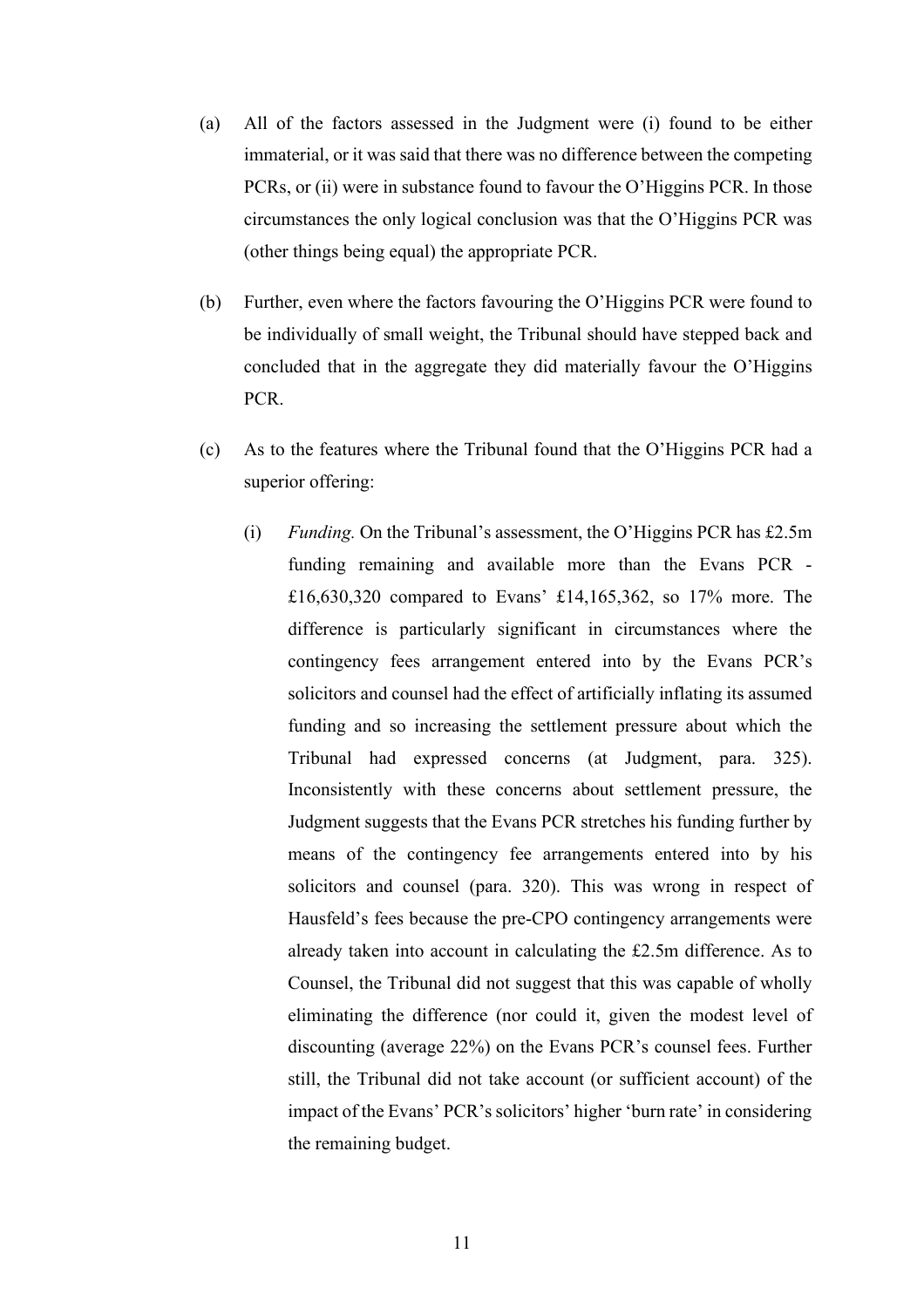- (ii) *ATE Amount.* The Tribunal found a material difference between the two PCRs was the respective levels of the ATE insurance they had each obtained. In relation to this, the O'Higgins PCR had a full £10m in additional ATE insurance, a matter that was, as the Judgment records, a "*significant difference*" and an "*undoubted advantage*" (at Judgment, para. 340(2)). Contrary to the finding in the Judgment at para. 383(3), this was a particularly material factor: £2 million additional sums per Defendant is, on any reasonable view, a significant difference.
- (iii) *ATE Quality.* The Tribunal concluded that the O'Higgins PCR's ATE insurance was "*marginally more robust"* (para 340(1)). This was therefore, on the Tribunal's own reasoning, a factor favouring O'Higgins and not a neutral factor.
- (iv) *Litigation Plan and budgeting.* The Tribunal concluded that the Evans PCR's budget was "*likely to be too low*", and that for several phases it had "*adopted too rosy a view and that the O'Higgins PCR's assessment is more likely to be right*" (para. 324(4)). It follows that the O'Higgins PCR's litigation funding plan was better thought through. This was a factor favouring O'Higgins and not (as the Tribunal appeared to suggest) a neutral factor.
- (d) As to the matters which were said to be immaterial or neutral, see: Judgment, paras. 249-271 (nature and qualification of each PCR – neutral); 274-293 (class definitions – neutral, or requires consideration of the merits into which the Tribunal should not be drawn); 299-321 (funding – neutral, though the O'Higgins PCR has £2.5m more available); 322-326 (costs budgets – no difference as between the two PCRs despite O'Higgins PCR's budget being more accurate,); 327-332 (legal teams – neutral); 340(1) (terms of ATE policies – the O'Higgins PCR's policy was "*marginally more robust*", but this was not a material factor); 342-346 (ability to represent the class – neutral); 347-350 (timing of applications – neutral). As a matter of fact, and in addition to those set out above, the Tribunal ought to have found that several of these factors weighed in the O'Higgins PCR's favour: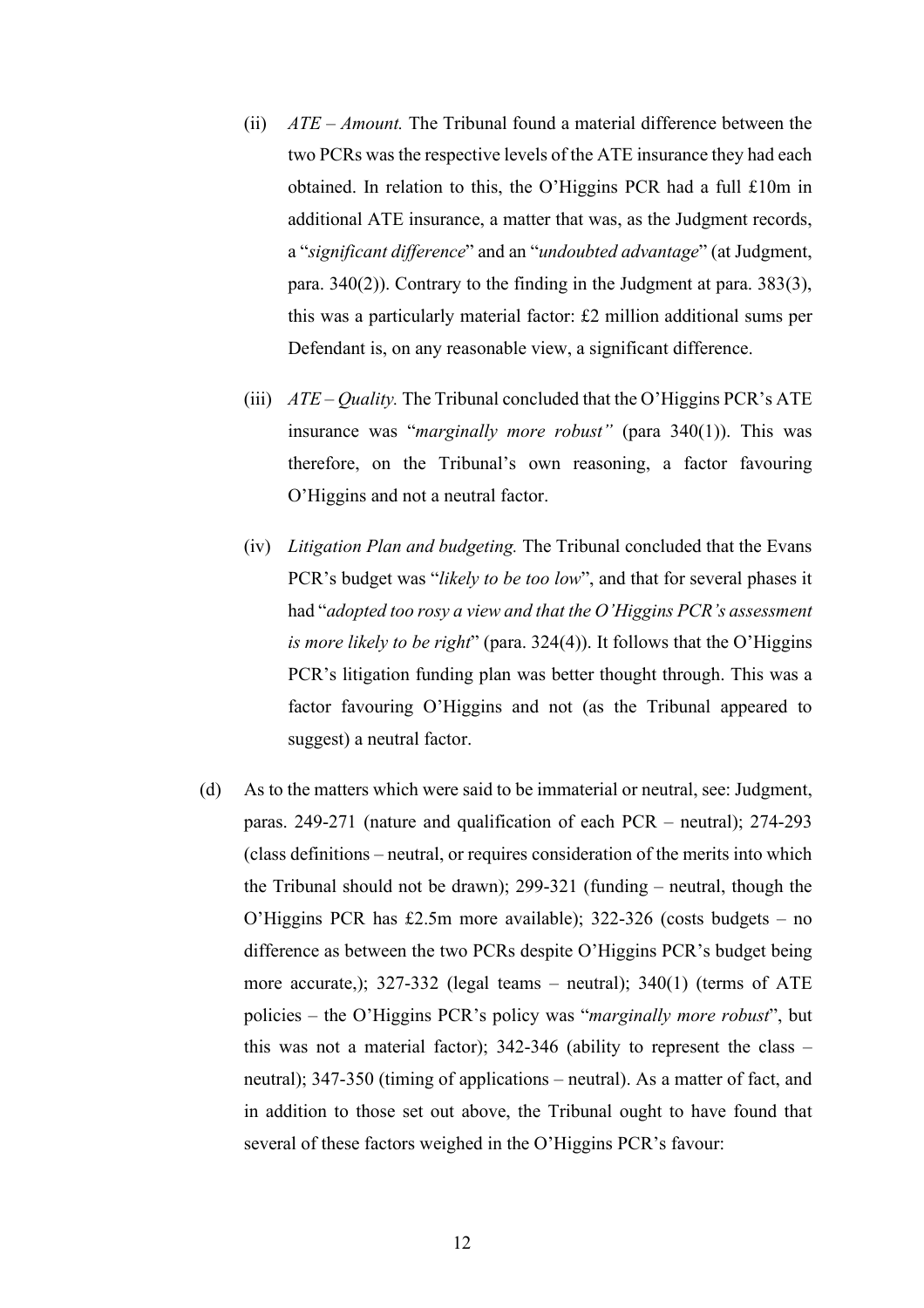- (i) *Nature and qualification of each PCR.* The Tribunal should have placed weight on the O'Higgins PCR's closer connection with and efforts to communicate with members of the class.
- (ii) *Class definition.* The Evans PCR's class definition is unduly narrow compared with the O'Higgins PCR's class definition, and moreover will be unworkable in practice as it requires stripping out certain types of trades from the data, which experience from the US litigation suggests will not be possible, as well as requiring additional third-party disclosure: see point 5(2)(b) above.
- (iii) *Timing.* The Tribunal should have given preference to the first applicant to file (that is, the O'Higgins PCR), given that its assessment was that the differences between the PCRs were marginal and the carriage dispute would have been unnecessary if the Evans PCR had not brought its own separate application in circumstances where one already existed: see point 5(3) above.
- (5) Accordingly, the Judgment ought rationally to have found that the O'Higgins PCR should have succeeded in relation to the carriage dispute.
- (6) The finding on carriage was, in any event, and as noted, manifestly inadequately reasoned, and so unjust because of a serious procedural irregularity. In particular, the assessment that the Evans PCR's application (although itself also found liable to be struck out) was "*better thought through*" than the O'Higgins PCR's application is justified solely by the assertion that it was "*a marginally better attempt at capturing an elusive loss than that attempted by the O'Higgins PCR*". The meaning of this assertion is wholly unclear, in particular, in circumstances where the Tribunal otherwise disclaimed any assessment of the relative substantive merits of the two applications as part of the carriage dispute assessment (e.g., in relation to comparison of the two proposed class definitions, at paras. 274-293 of the Judgment), and, as such, does not amount to understandable reasoning.
- (7) The finding on carriage was also unjust because of a serious procedural irregularity in light of the approach of the Judgment to the evidence submitted by the Evans PCR long after the hearing concluded to improve its offering, in that: